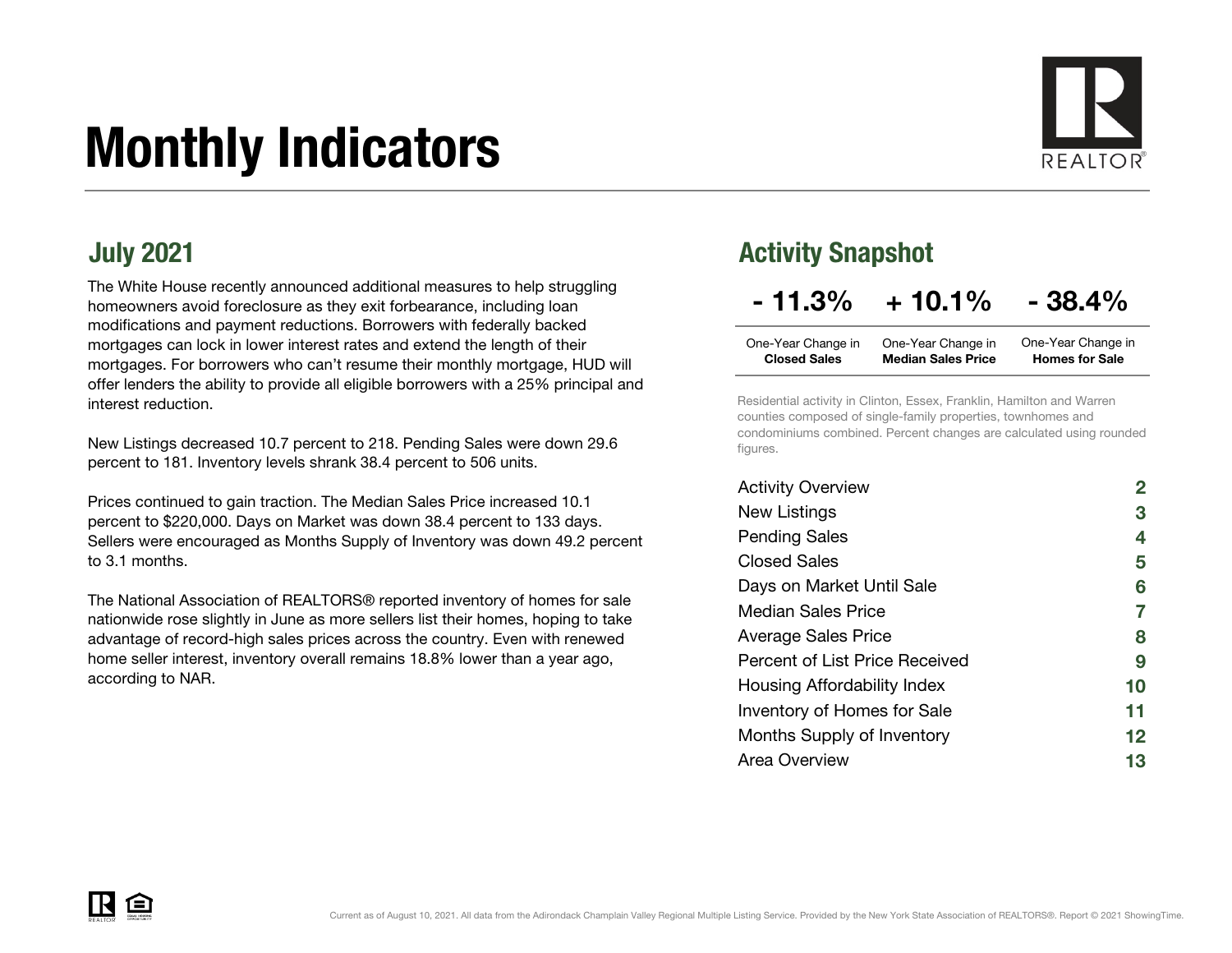## Activity Overview

Key metrics by report month and for year-to-date (YTD) starting from the first of the year.



| <b>Key Metrics</b>                 | <b>Historical Sparkbars</b>                  | 7-2020    | 7-2021    | Percent Change | <b>YTD 2020 YTD 2021</b> |           | Percent Change |
|------------------------------------|----------------------------------------------|-----------|-----------|----------------|--------------------------|-----------|----------------|
| <b>New Listings</b>                | 7-2018<br>7-2021<br>7-2019<br>7-2020         | 244       | 218       | $-10.7%$       | 1,132                    | 1,147     | $+1.3%$        |
| <b>Pending Sales</b>               | 7-2019<br>7-2018<br>7-2020                   | 257       | 181       | $-29.6%$       | 969                      | 1,062     | $+9.6%$        |
| <b>Closed Sales</b>                | 7-2019<br>$7 - 2021$<br>7-2018<br>7-2020     | 159       | 141       | $-11.3%$       | 699                      | 932       | $+33.3%$       |
| <b>Days on Market</b>              | 7-2018<br>7-2019<br>7-2020<br>$7 - 202$      | 216       | 133       | $-38.4%$       | 211                      | 174       | $-17.5%$       |
| <b>Median Sales Price</b>          | 7-2018<br>7-2019<br>7-2020<br>7-2021         | \$199,900 | \$220,000 | $+10.1%$       | \$160,000                | \$200,000 | $+25.0%$       |
| <b>Avg. Sales Price</b>            | 7-2018<br>7-2019<br>7-2020<br>7-202          | \$290,543 | \$276,690 | $-4.8%$        | \$243,645                | \$301,407 | $+23.7%$       |
| <b>Pct. of List Price Received</b> | 7-2018<br>7-2019<br>7-2020<br>7-2021         | 94.7%     | 96.4%     | $+1.8%$        | 94.1%                    | 96.4%     | $+2.4%$        |
| <b>Affordability Index</b>         | 7-2018<br>7-2019<br>7-2020<br>7-2021         | 165       | 150       | $-9.1%$        | 206                      | 165       | $-19.9%$       |
| <b>Homes for Sale</b>              | 7-2018<br>7-2019<br>7-2021<br>7-2020         | 822       | 506       | $-38.4%$       |                          |           |                |
| <b>Months Supply</b>               | -- F<br>7-2018<br>7-2019<br>7-2020<br>7-2021 | 6.1       | 3.1       | $-49.2%$       |                          |           |                |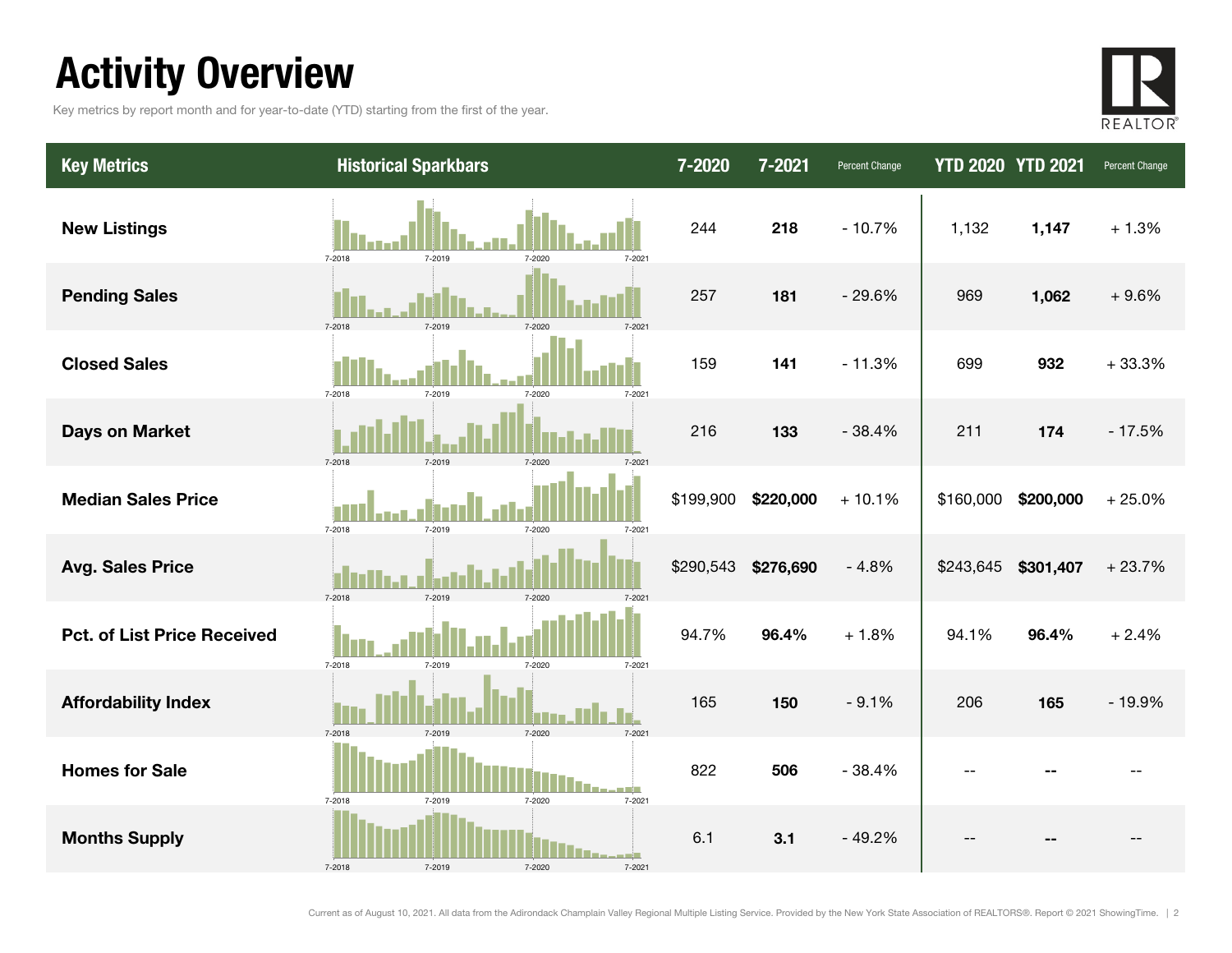## New Listings

A count of the properties that have been newly listed on the market in a given month.





| <b>New Listings</b> |     | <b>Prior Year</b> | <b>Percent Change</b> |
|---------------------|-----|-------------------|-----------------------|
| August 2020         | 268 | 213               | $+25.8%$              |
| September 2020      | 223 | 170               | $+31.2%$              |
| October 2020        | 195 | 141               | $+38.3%$              |
| November 2020       | 146 | 97                | $+50.5\%$             |
| December 2020       | 83  | 59                | $+40.7\%$             |
| January 2021        | 103 | 93                | $+10.8\%$             |
| February 2021       | 79  | 118               | $-33.1%$              |
| March 2021          | 147 | 115               | $+27.8%$              |
| April 2021          | 148 | 80                | $+85.0%$              |
| May 2021            | 216 | 199               | $+8.5%$               |
| June 2021           | 236 | 283               | $-16.6%$              |
| <b>July 2021</b>    | 218 | 244               | -10.7%                |
| 12-Month Avg        | 172 | 151               | $+13.9%$              |

### Historical New Listings by Month

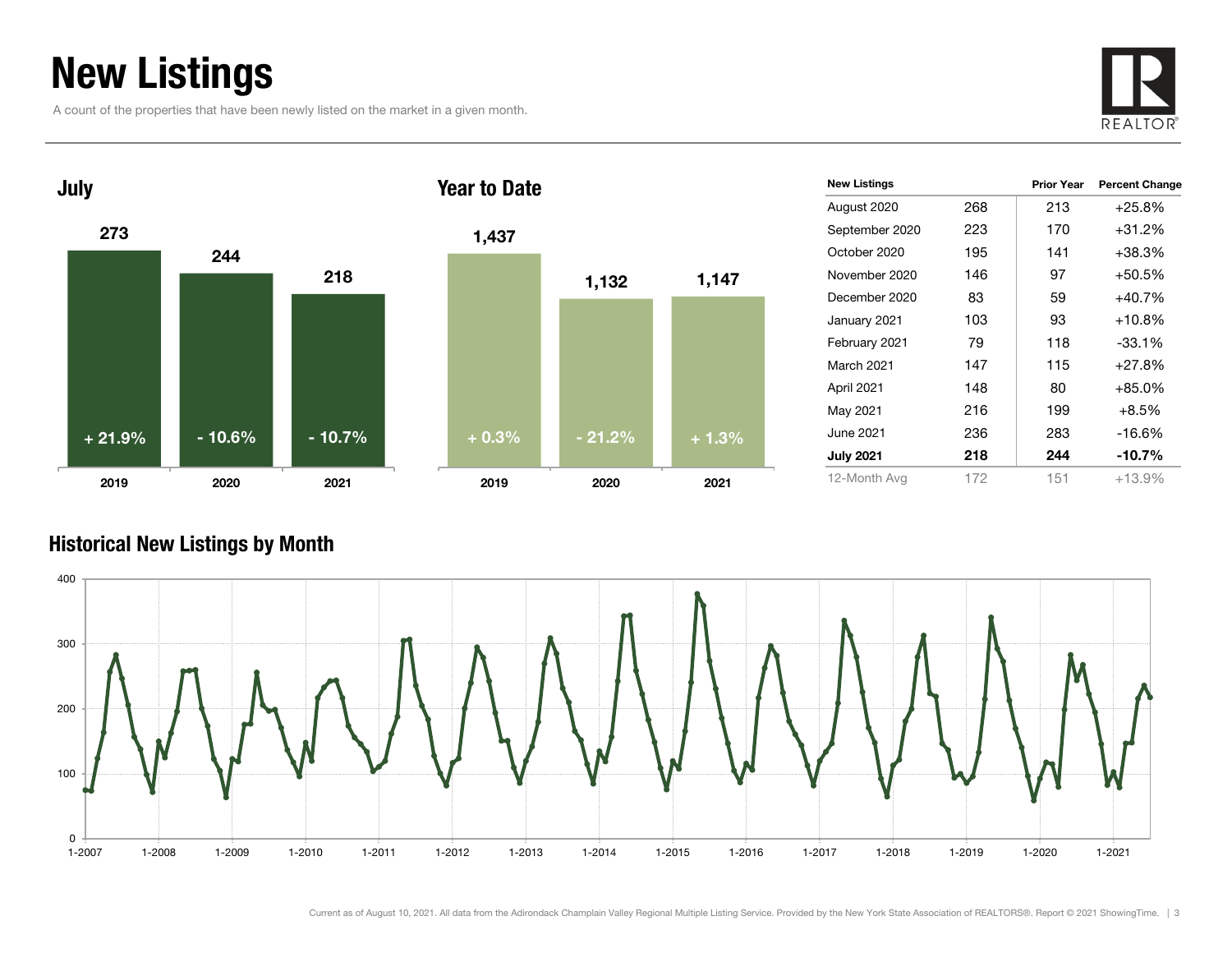## Pending Sales

A count of the properties on which offers have been accepted in a given month.





| <b>Pending Sales</b> |     | <b>Prior Year</b> | <b>Percent Change</b> |
|----------------------|-----|-------------------|-----------------------|
| August 2020          | 236 | 182               | +29.7%                |
| September 2020       | 216 | 149               | +45.0%                |
| October 2020         | 189 | 138               | +37.0%                |
| November 2020        | 130 | 103               | $+26.2%$              |
| December 2020        | 111 | 78                | +42.3%                |
| January 2021         | 132 | 102               | +29.4%                |
| February 2021        | 118 | 81                | +45.7%                |
| March 2021           | 150 | 75                | $+100.0\%$            |
| April 2021           | 143 | 72                | $+98.6\%$             |
| May 2021             | 155 | 151               | $+2.6%$               |
| June 2021            | 183 | 231               | $-20.8%$              |
| <b>July 2021</b>     | 181 | 257               | -29.6%                |
| 12-Month Avg         | 162 | 135               | $+20.0\%$             |

### Historical Pending Sales by Month

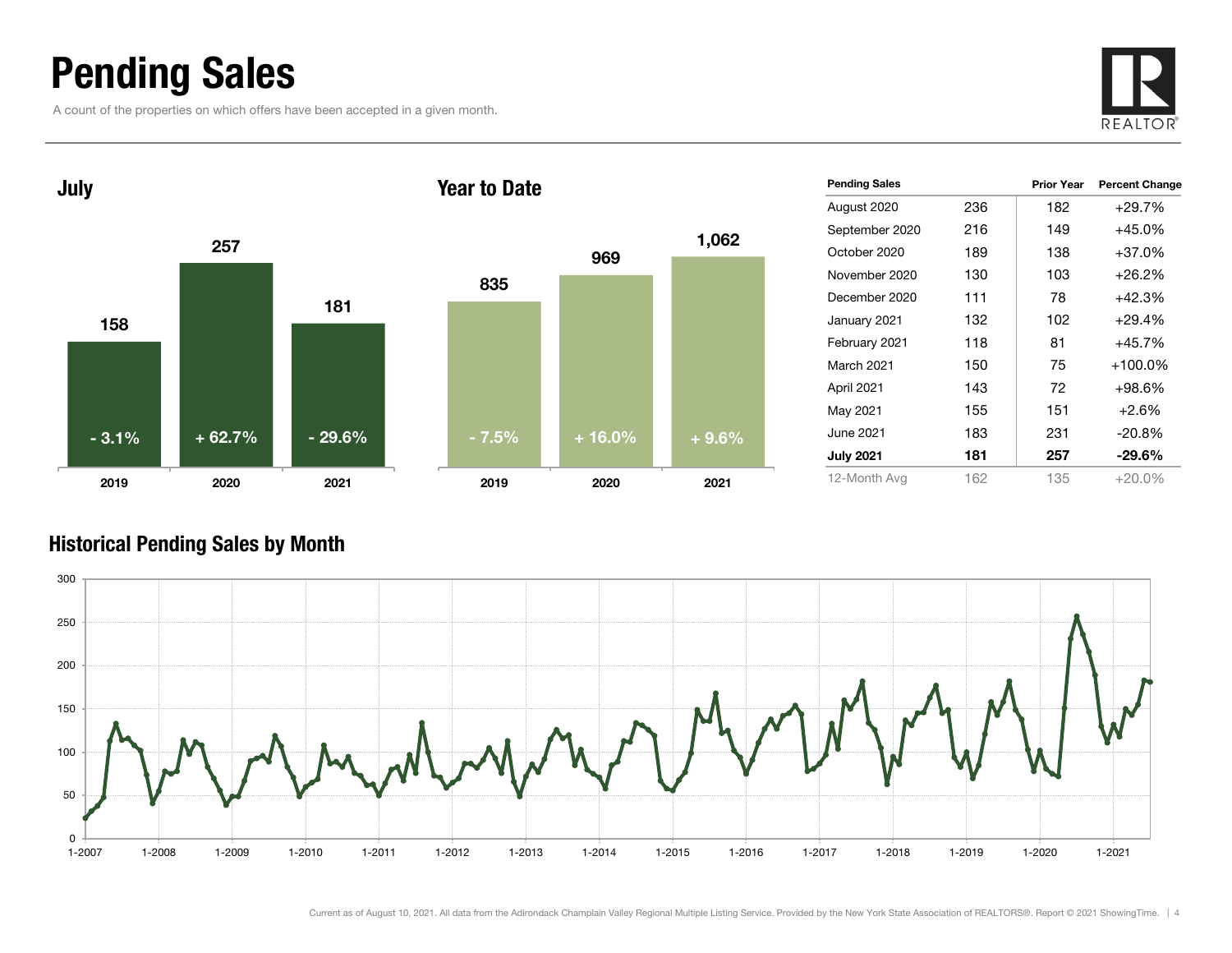## Closed Sales

A count of the actual sales that closed in a given month.





| <b>Closed Sales</b> |     | <b>Prior Year</b> | <b>Percent Change</b> |
|---------------------|-----|-------------------|-----------------------|
| August 2020         | 173 | 149               | +16.1%                |
| September 2020      | 228 | 131               | +74.0%                |
| October 2020        | 222 | 182               | $+22.0%$              |
| November 2020       | 188 | 148               | $+27.0%$              |
| December 2020       | 216 | 130               | +66.2%                |
| January 2021        | 114 | 104               | $+9.6%$               |
| February 2021       | 115 | 73                | +57.5%                |
| <b>March 2021</b>   | 131 | 85                | +54.1%                |
| April 2021          | 140 | 81                | $+72.8%$              |
| May 2021            | 133 | 97                | $+37.1%$              |
| June 2021 <b>.</b>  | 158 | 100               | +58.0%                |
| <b>July 2021</b>    | 141 | 159               | $-11.3%$              |
| 12-Month Avg        | 163 | 120               | $+35.8\%$             |

### Historical Closed Sales by Month

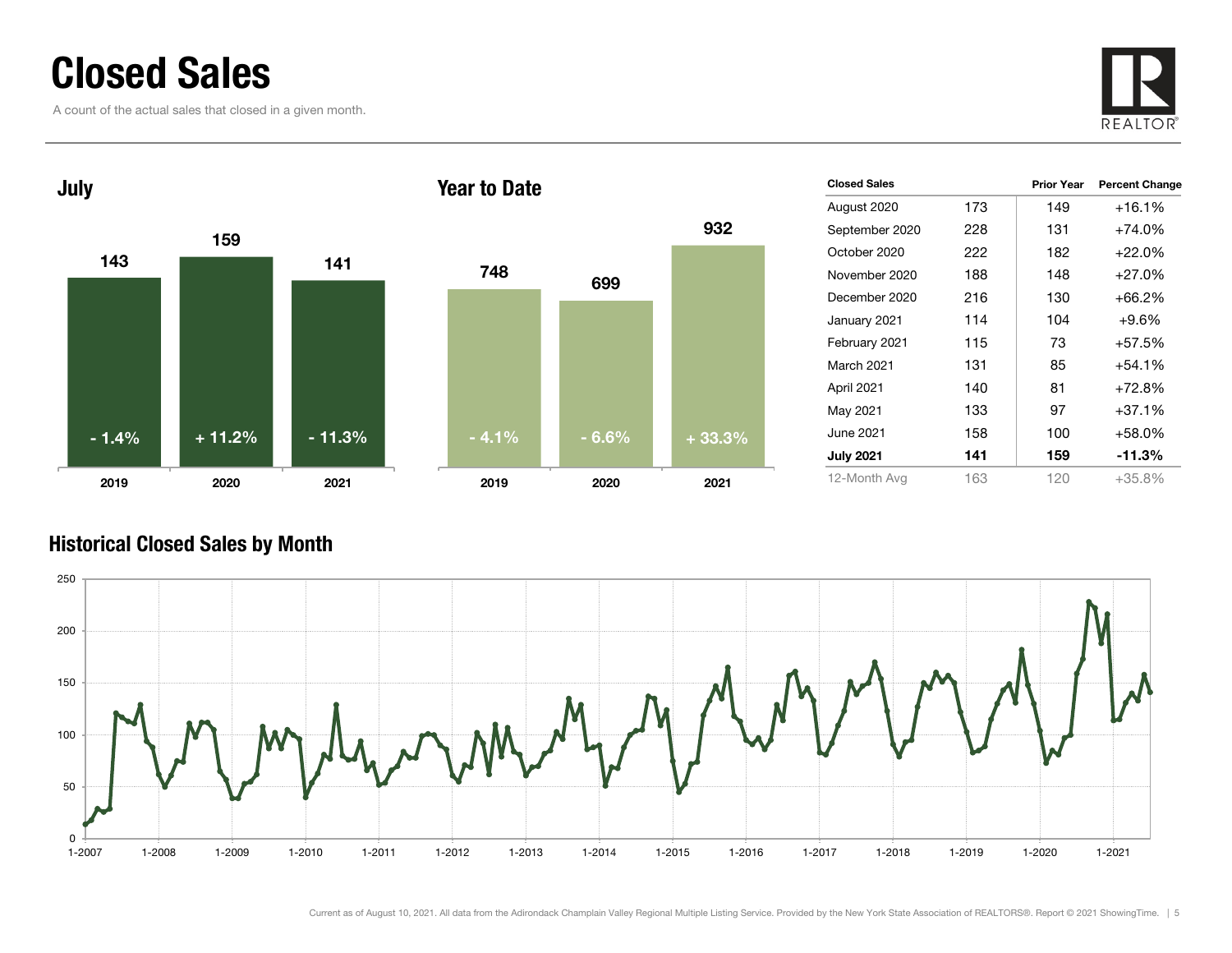## Days on Market Until Sale

Average number of days between when a property is listed and when it is closed in a given month.





| Days on Market   |     | <b>Prior Year</b> | <b>Percent Change</b> |
|------------------|-----|-------------------|-----------------------|
| August 2020      | 179 | 151               | +18.5%                |
| September 2020   | 179 | 149               | $+20.1%$              |
| October 2020     | 167 | 168               | $-0.6\%$              |
| November 2020    | 182 | 201               | $-9.5%$               |
| December 2020    | 160 | 196               | $-18.4%$              |
| January 2021     | 176 | 163               | $+8.0%$               |
| February 2021    | 161 | 199               | $-19.1%$              |
| March 2021       | 190 | 227               | $-16.3%$              |
| April 2021       | 189 | 227               | $-16.7%$              |
| May 2021         | 185 | 247               | $-25.1%$              |
| June 2021        | 184 | 199               | $-7.5%$               |
| <b>July 2021</b> | 133 | 216               | $-38.4%$              |
| 12-Month Avg*    | 174 | 191               | $-8.9\%$              |

\* Average Days on Market of all properties from August 2020 through July 2021. This is not the average of the individual figures above.



### Historical Days on Market Until Sale by Month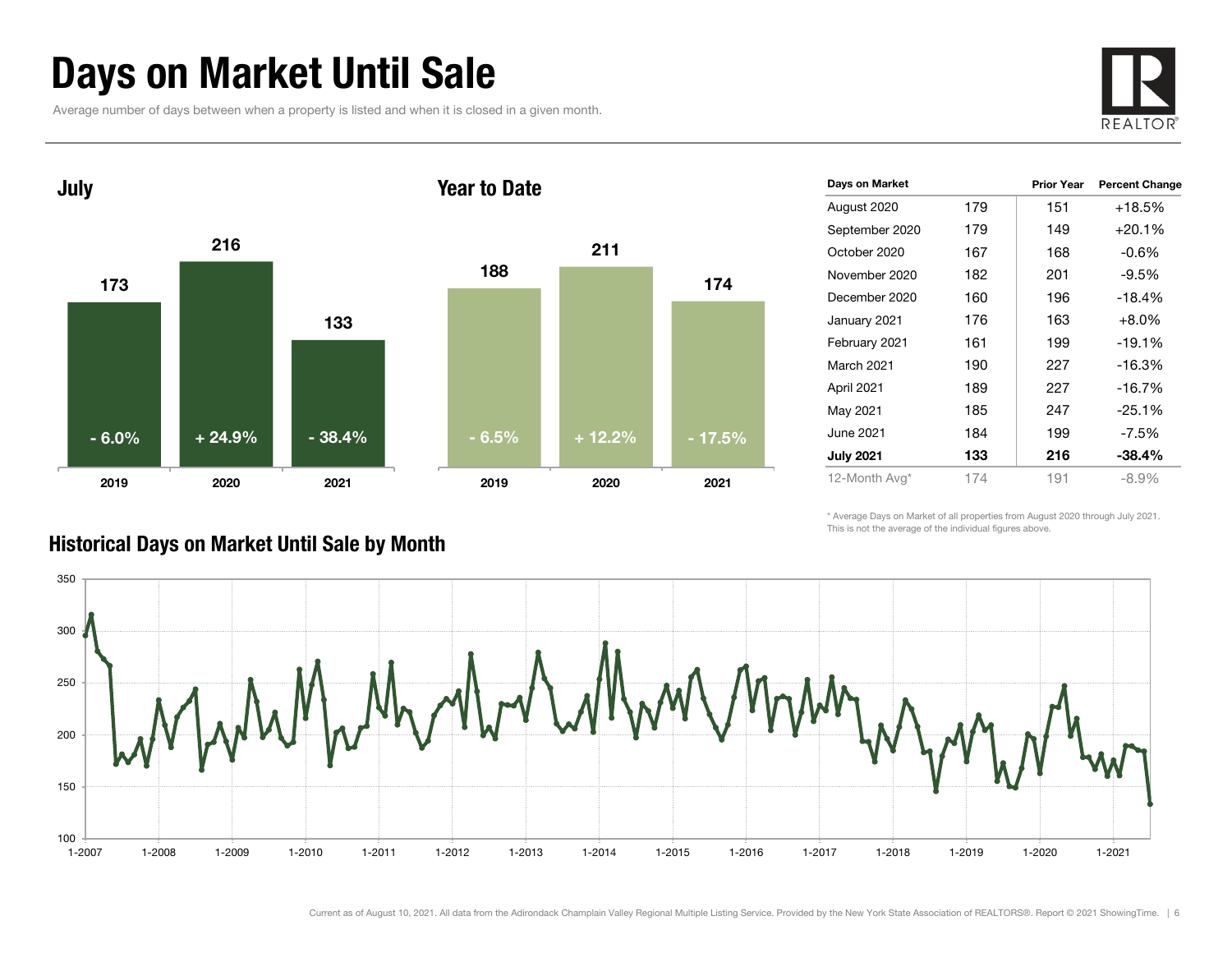## Median Sales Price

Historical Median Sales Price by Month

Point at which half of the sales sold for more and half sold for less, not accounting for seller concessions, in a given month.



July

### Year to Date



| <b>Median Sales Price</b> |           | <b>Prior Year</b> | <b>Percent Change</b> |
|---------------------------|-----------|-------------------|-----------------------|
| August 2020               | \$200,000 | \$153,000         | $+30.7%$              |
| September 2020            | \$204,750 | \$159,900         | $+28.0%$              |
| October 2020              | \$209,000 | \$158,400         | $+31.9%$              |
| November 2020             | \$229,450 | \$185,500         | $+23.7%$              |
| December 2020             | \$195,750 | \$176,595         | $+10.8%$              |
| January 2021              | \$196,763 | \$129,575         | $+51.9%$              |
| February 2021             | \$182,000 | \$149,000         | $+22.1%$              |
| March 2021                | \$195,944 | \$159,000         | $+23.2%$              |
| April 2021                | \$225,000 | \$165,000         | $+36.4%$              |
| May 2021                  | \$190,000 | \$150,000         | $+26.7%$              |
| June 2021                 | \$200,000 | \$155,000         | $+29.0%$              |
| <b>July 2021</b>          | \$220,000 | \$199,900         | +10.1%                |
| 12-Month Med*             | \$204.000 | \$163,600         | $+24.7%$              |

\* Median Sales Price of all properties from August 2020 through July 2021. This is not the average of the individual figures above.

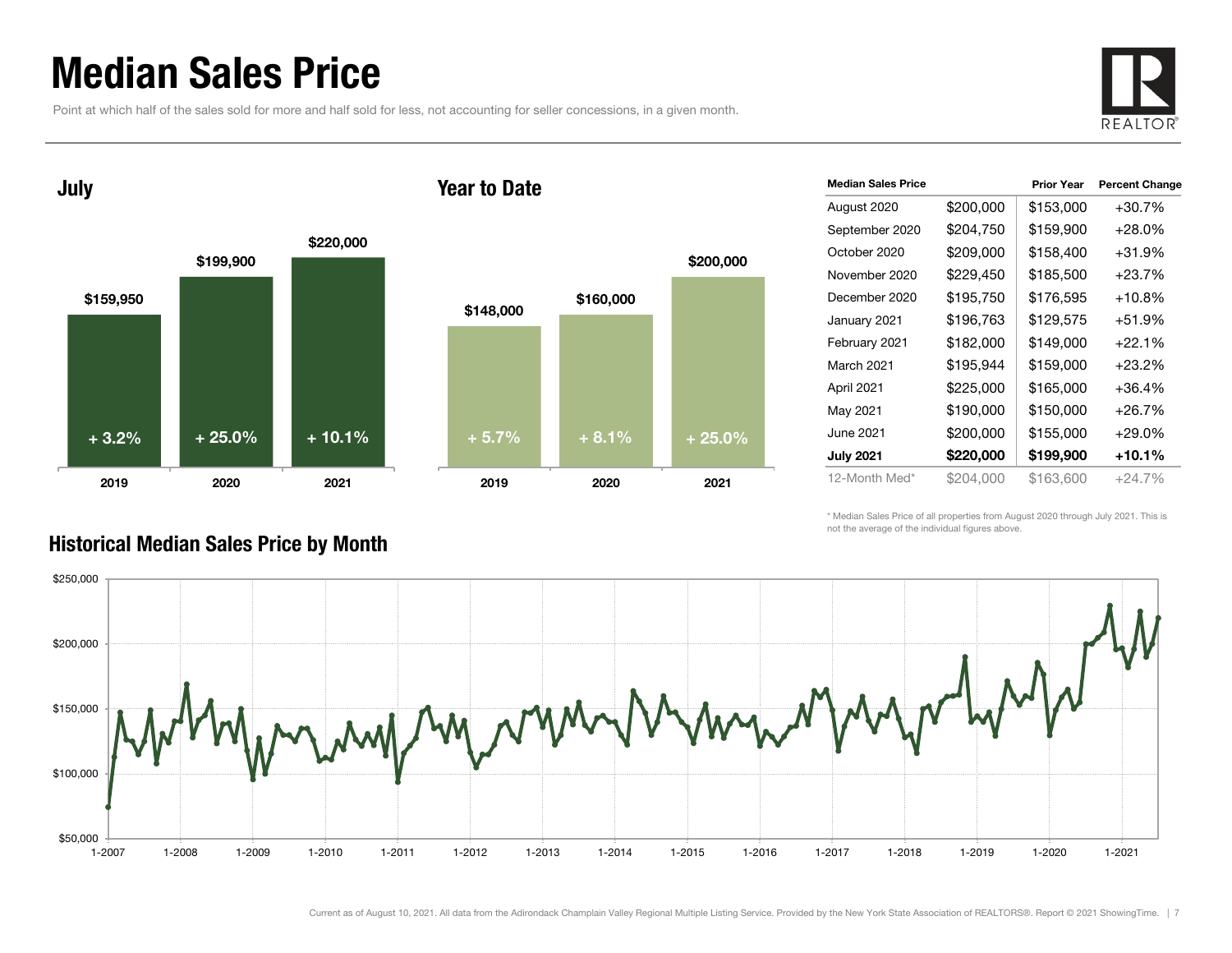## Average Sales Price

Average sales price for all closed sales, not accounting for seller concessions, in a given month.



July





| Avg. Sales Price |           | <b>Prior Year</b> | <b>Percent Change</b> |
|------------------|-----------|-------------------|-----------------------|
| August 2020      | \$310,838 | \$202,090         | $+53.8%$              |
| September 2020   | \$270,385 | \$224,082         | $+20.7%$              |
| October 2020     | \$342,931 | \$207,250         | +65.5%                |
| November 2020    | \$344,748 | \$262,558         | +31.3%                |
| December 2020    | \$289,480 | \$235,600         | +22.9%                |
| January 2021     | \$282,917 | \$172,314         | +64.2%                |
| February 2021    | \$271,137 | \$241,225         | $+12.4%$              |
| March 2021       | \$390,703 | \$205,621         | $+90.0\%$             |
| April 2021       | \$308,038 | \$249,439         | +23.5%                |
| May 2021         | \$290,163 | \$280,419         | $+3.5%$               |
| June 2021        | \$288,040 | \$236,529         | $+21.8%$              |
| <b>July 2021</b> | \$276,690 | \$290,543         | -4.8%                 |
| 12-Month Avg*    | \$306,172 | \$234,162         | $+30.8\%$             |

\* Avg. Sales Price of all properties from August 2020 through July 2021. This is not the average of the individual figures above.



### Historical Average Sales Price by Month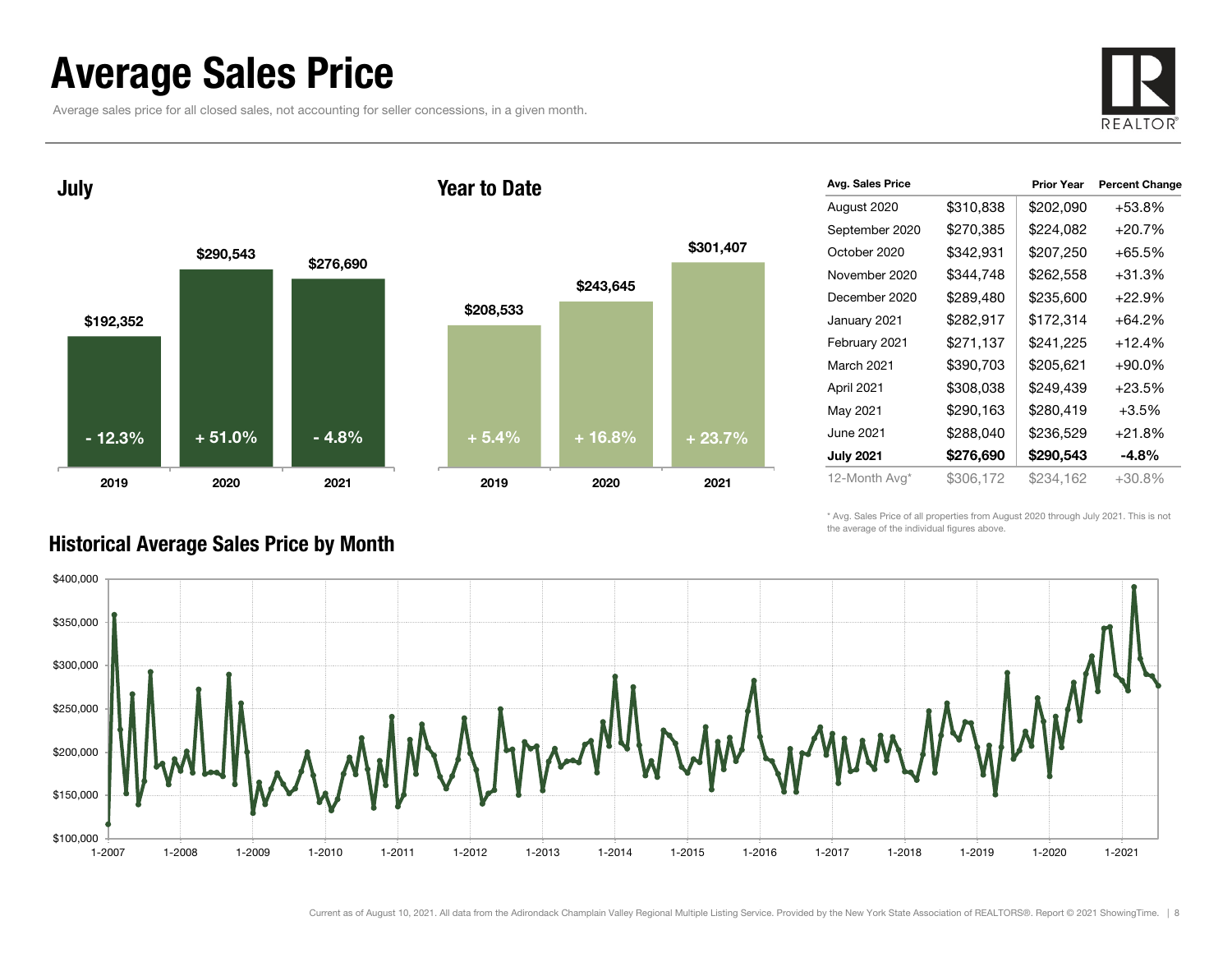## Percent of List Price Received

Percentage found when dividing a property's sales price by its most recent list price, then taking the average for all properties sold in a given month, not accounting for seller concessions.



94.2% 94.7% 96.4% 2019 2020 2021 July 93.9% 94.1% 96.4% 2019 2020 2021 Year to Date- 0.9% $\%$  + 0.5% + 1.8% - 0.3% + 0.2% + 2.4%

| Pct. of List Price Received |       | <b>Prior Year</b> | <b>Percent Change</b> |  |  |
|-----------------------------|-------|-------------------|-----------------------|--|--|
| August 2020                 | 95.6% | 95.5%             | $+0.1%$               |  |  |
| September 2020              | 95.6% | 94.9%             | $+0.7%$               |  |  |
| October 2020                | 96.2% | 94.8%             | $+1.5%$               |  |  |
| November 2020               | 95.6% | 92.8%             | $+3.0%$               |  |  |
| December 2020               | 96.3% | 93.9%             | $+2.6%$               |  |  |
| January 2021                | 96.6% | 94.0%             | $+2.8%$               |  |  |
| February 2021               | 95.6% | 93.0%             | $+2.8%$               |  |  |
| <b>March 2021</b>           | 96.4% | 94.9%             | $+1.6%$               |  |  |
| April 2021                  | 96.7% | 93.3%             | $+3.6%$               |  |  |
| May 2021                    | 95.8% | 93.9%             | $+2.0%$               |  |  |
| June 2021                   | 97.1% | 94.0%             | $+3.3%$               |  |  |
| <b>July 2021</b>            | 96.4% | 94.7%             | +1.8%                 |  |  |
| 12-Month Avg*               | 96.1% | 94.2%             | $+2.0%$               |  |  |

\* Average Pct. of List Price Received for all properties from August 2020 through July 2021. This is not the average of the individual figures above.



### Historical Percent of List Price Received by Month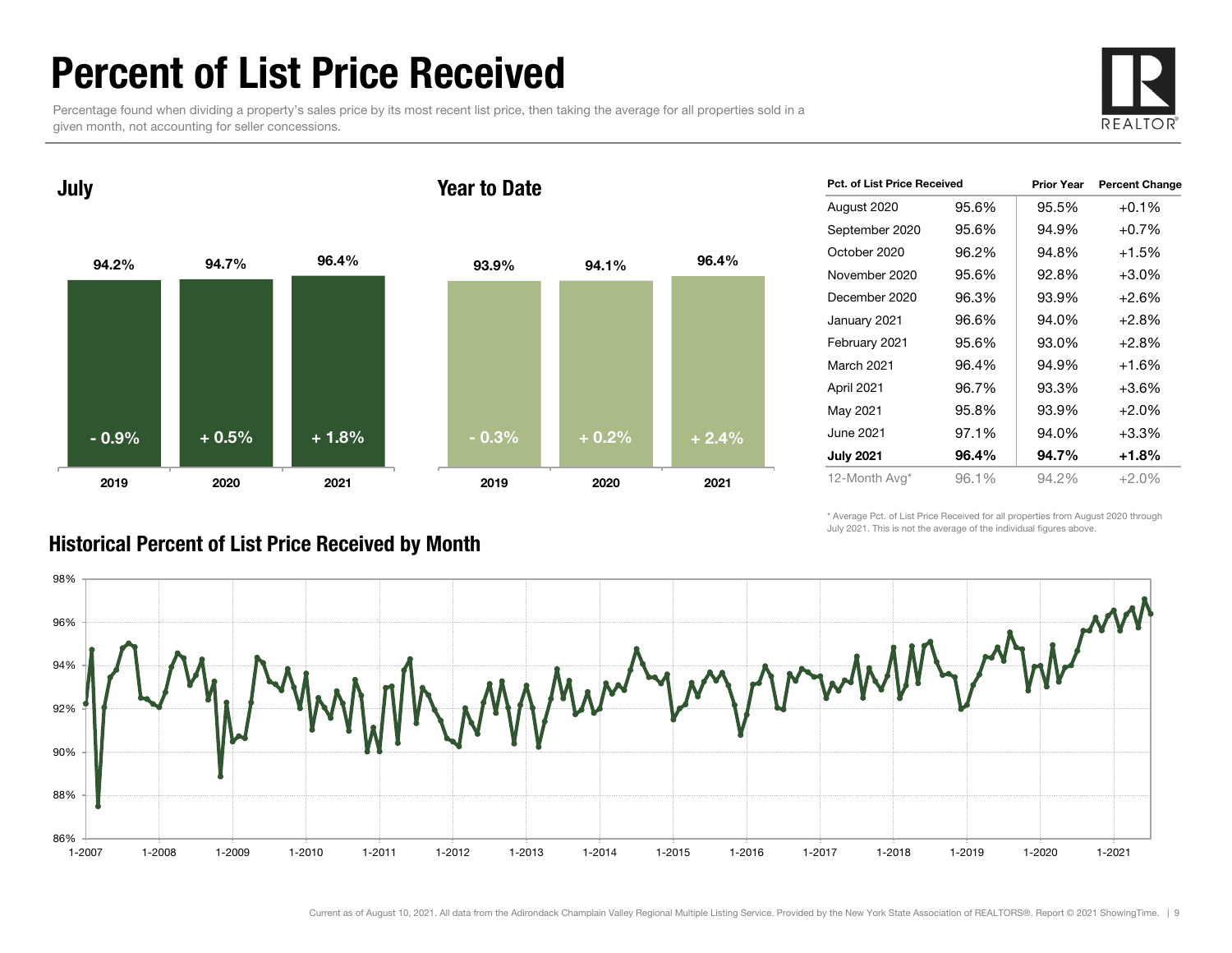# Housing Affordability Index

This index measures housing affordability for the region. For example, an index of 120 means the median household income is 120% of what is necessary to qualify for the median-priced home under prevailing interest rates. A higher number means greater affordability.





| <b>Affordability Index</b> |     | <b>Prior Year</b> | <b>Percent Change</b> |
|----------------------------|-----|-------------------|-----------------------|
| August 2020                | 166 | 204               | $-18.6%$              |
| September 2020             | 163 | 195               | $-16.4%$              |
| October 2020               | 161 | 196               | $-17.9%$              |
| November 2020              | 148 | 167               | $-11.4%$              |
| December 2020              | 174 | 175               | -0.6%                 |
| January 2021               | 173 | 241               | $-28.2%$              |
| February 2021              | 185 | 212               | $-12.7%$              |
| March 2021                 | 167 | 199               | $-16.1%$              |
| April 2021                 | 146 | 195               | $-25.1%$              |
| May 2021                   | 174 | 216               | $-19.4%$              |
| June 2021                  | 165 | 210               | $-21.4%$              |
| <b>July 2021</b>           | 150 | 165               | $-9.1\%$              |
| 12-Month Avg               | 164 | 198               | $-17.0%$              |

### Historical Housing Affordability Index by Mont h

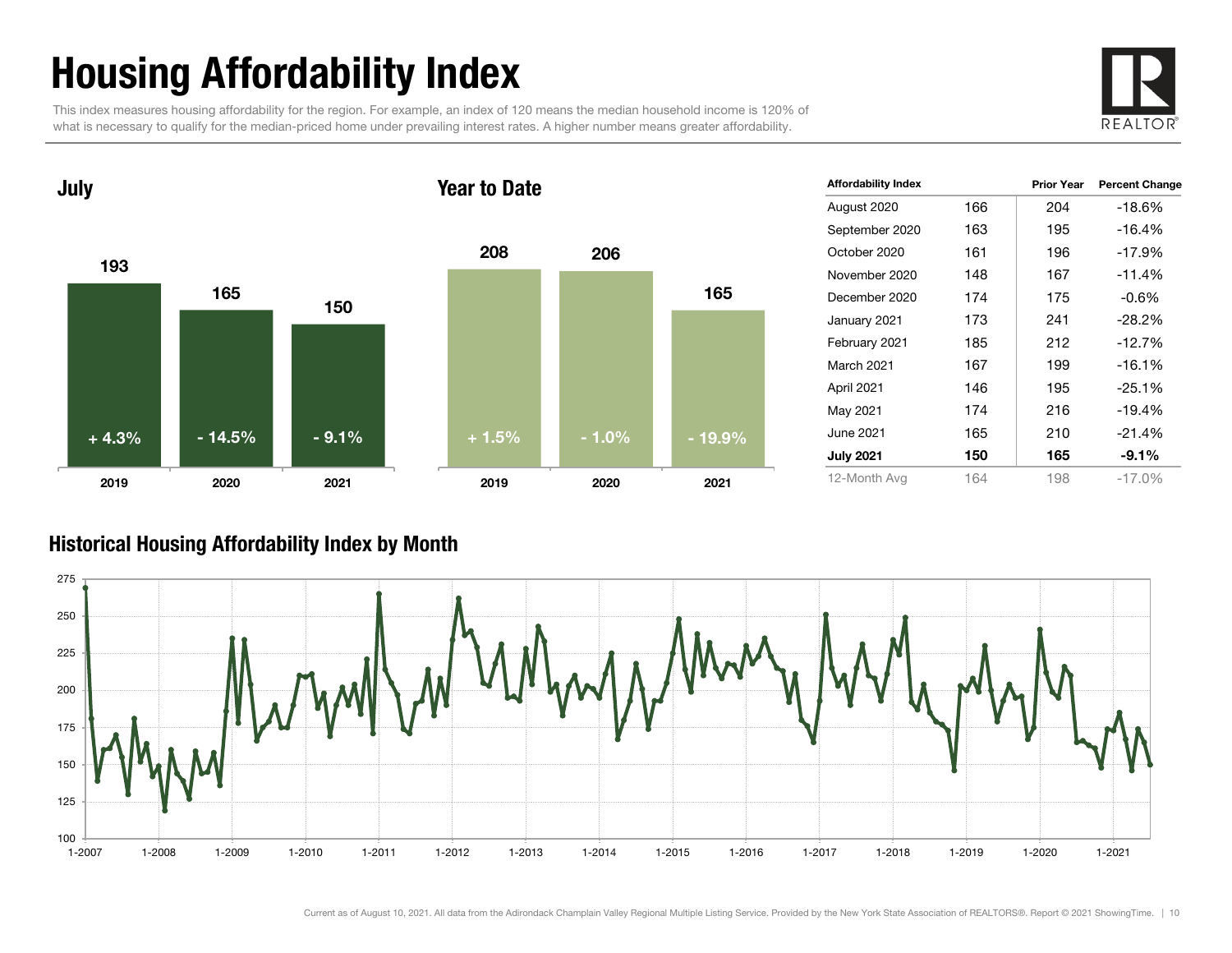## Inventory of Homes for Sale

The number of properties available for sale in active status at the end of a given month.





### Historical Inventory of Homes for Sale by Month

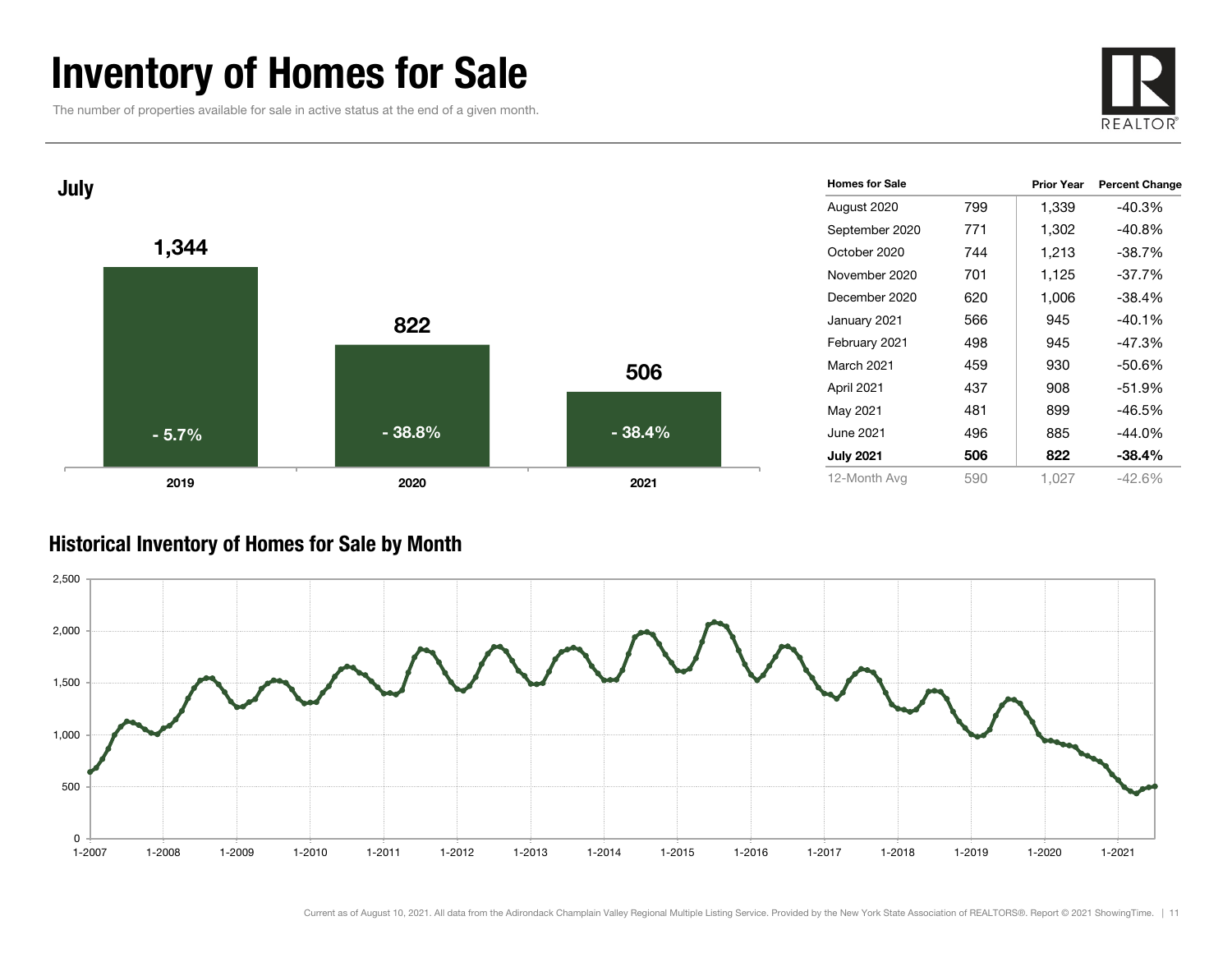## Months Supply of Inventory

The inventory of homes for sale at the end of a given month, divided by the average monthly pending sales from the last 12 months.





### Historical Months Supply of Inventory by Month



Current as of August 10, 2021. All data from the Adirondack Champlain Valley Regional Multiple Listing Service. Provided by the New York State Association of REALTORS®. Report © 2021 ShowingTime. | 12